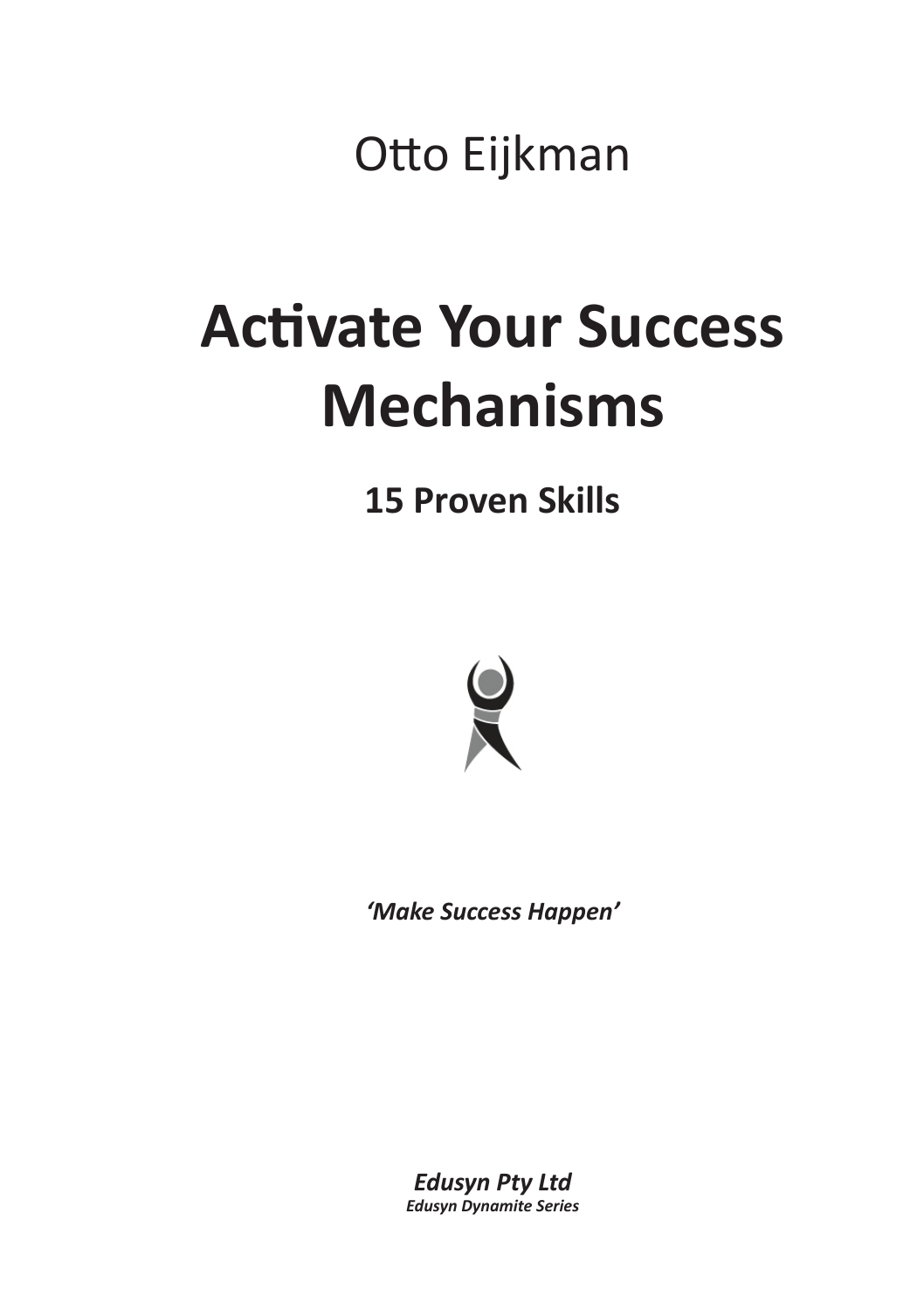#### **Activate Your Success Mechanism**

Copyright © Otto Eijkman 2008

All Rights reserved. No part of this publication may be reproduced, stored in a retrieval system, or transmitted, in any form or by any means, electronic, mechanical, photocopying, recording or otherwise without the prior permission of the author in writing.

*Original cover design, a painting, by Helen Eijkman*

Printed and bound in Australia by Digital Print Australia

National Library of Australia Cataloguing-in-Publication entry:

Eijkman, Otto, 1949-

Activate Your Success Mechanisms: 15 Proven Skills/ Otto Eijkman

1st Ed.

ISBN 978 0 9805181 0 8 (pbk.)

Includes index.

Self-Realization. Success--Quotations, Maxims, etc.

> Dynamite Series www.edusyn.com.au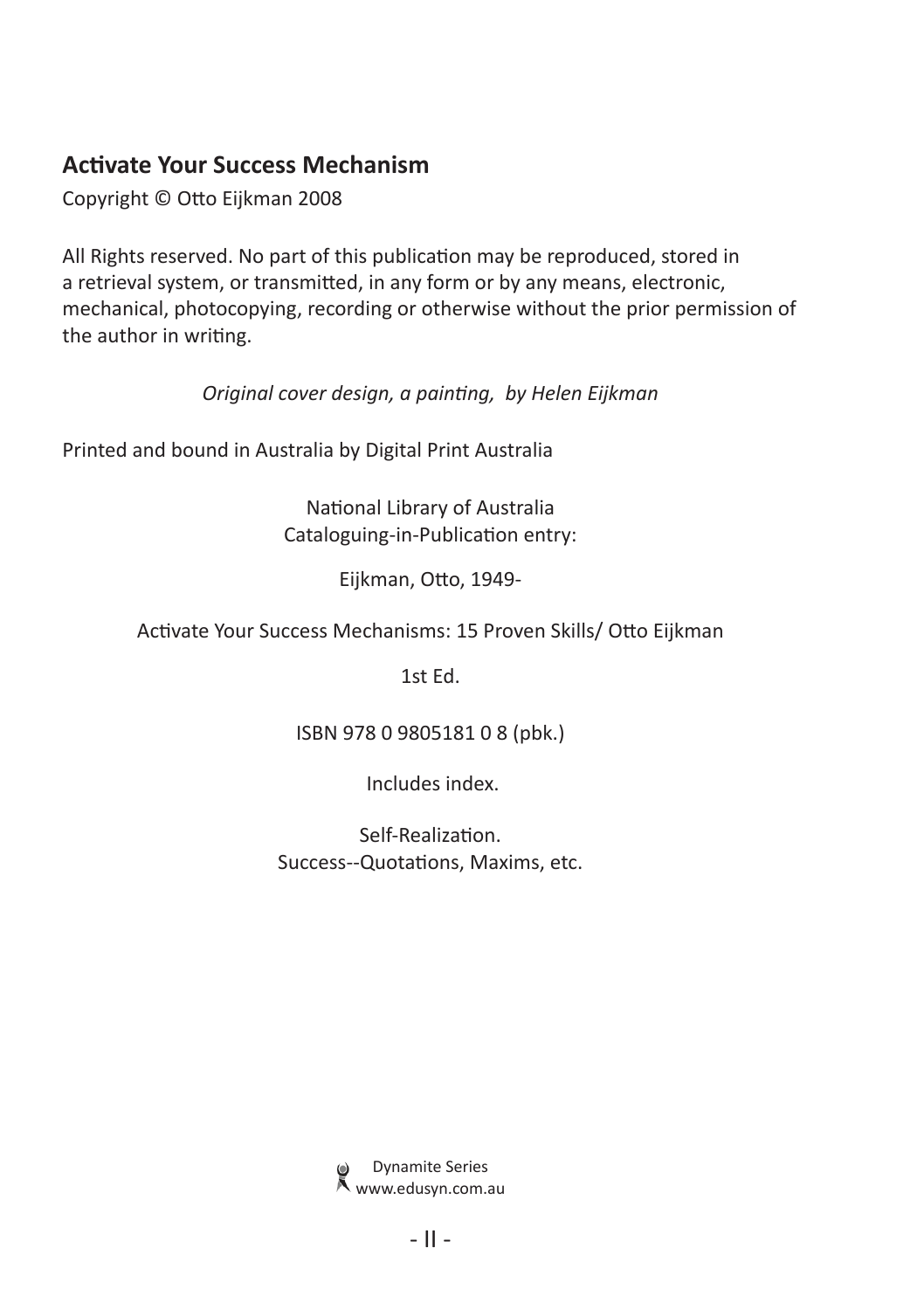## **Activate Your Success Mechanisms**

**15 Proven Skills**

*This book is dedicated to all who, despite many obstacles and challenges, dare to discover their true potential and become the best they can be to achieve their dreams.*

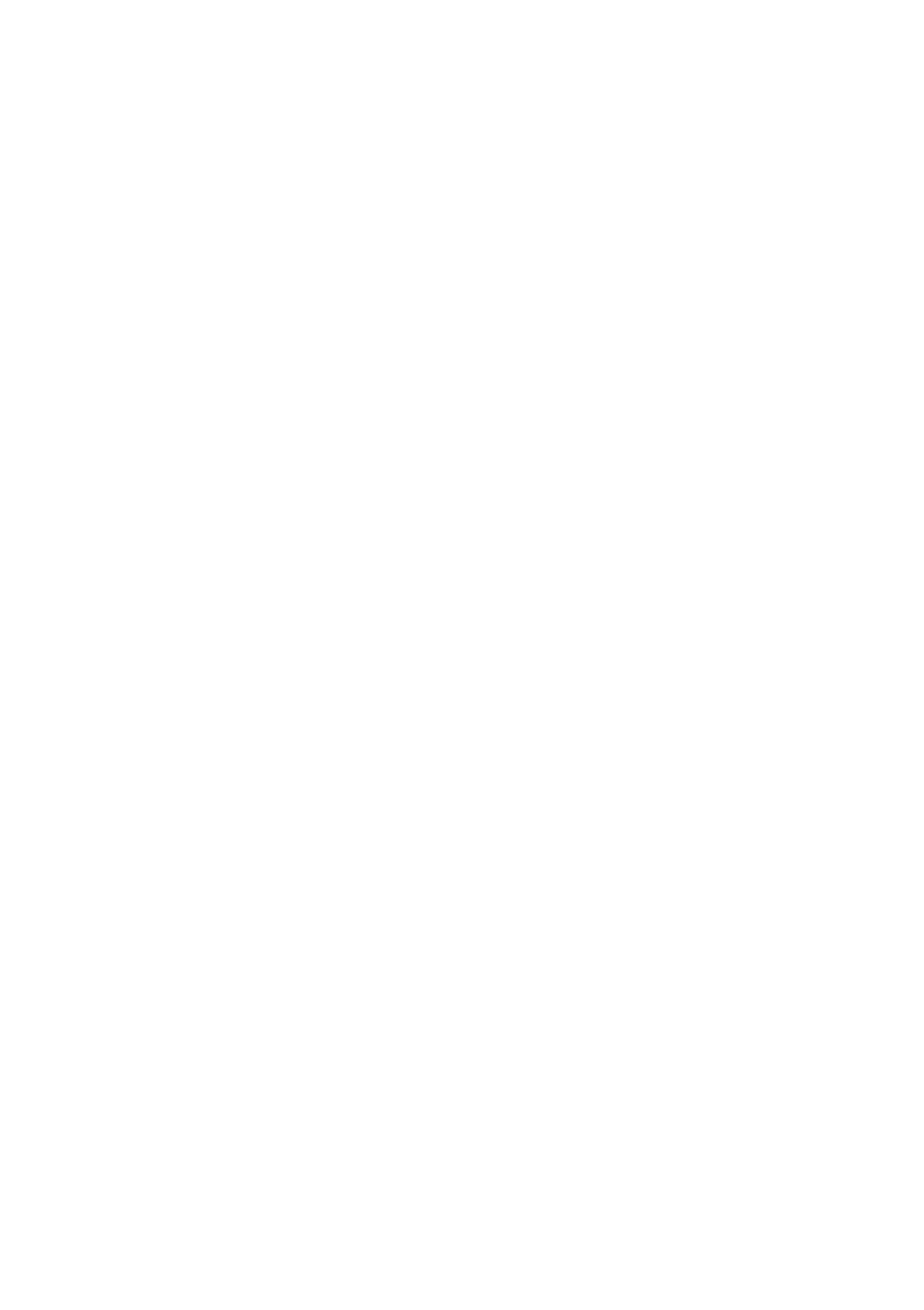### *Strive for Success or Lose it.*

#### **From the author**

#### **Face the Challenge.**

This manual is tailored to activate your personal success mechanisms quickly.

Success is not a mythical or chance happening but the product of a calculated plan to be a winner.

There are very few **instant** winners. It is rare that success is inherited.



One fact that's been proven time and time again is that if you really **want** to, you have the ability to be successful and fulfilled in life.

Develop the **right tools** to overcome challenges and experience success. Work smart not hard.

Achieving success is not difficult when you know how. This manual is designed to empower you with **15 proven success skills** to initiate and experience successful achievement of your goals.

The fruits of success are hanging ripe and waiting for **you** to pick and enjoy. It's your **choice** to enter the orchard or pass it by.

This manual will give you instant success, but, **YOU** must provide the NUTRIENTS - **commitment, effort, passion** and **perseverance**.

You have to make the choice to **shift your success mechanism into gear**.

The practical design of this manual will quickly help you to activate a successful journey of self-discovery and fulfillment by getting you to focus straight on developing the right skills to make it happen. Identify the '**Success Tools**' you need (use the diagnostic exercise at the beginning to guide you) and follow-up every day (use the exercises at the end of each chapter or similar as these will become your REAL steps towards progress).

**Commence Your Journey Towards a Fulfilling Life, TODAY.**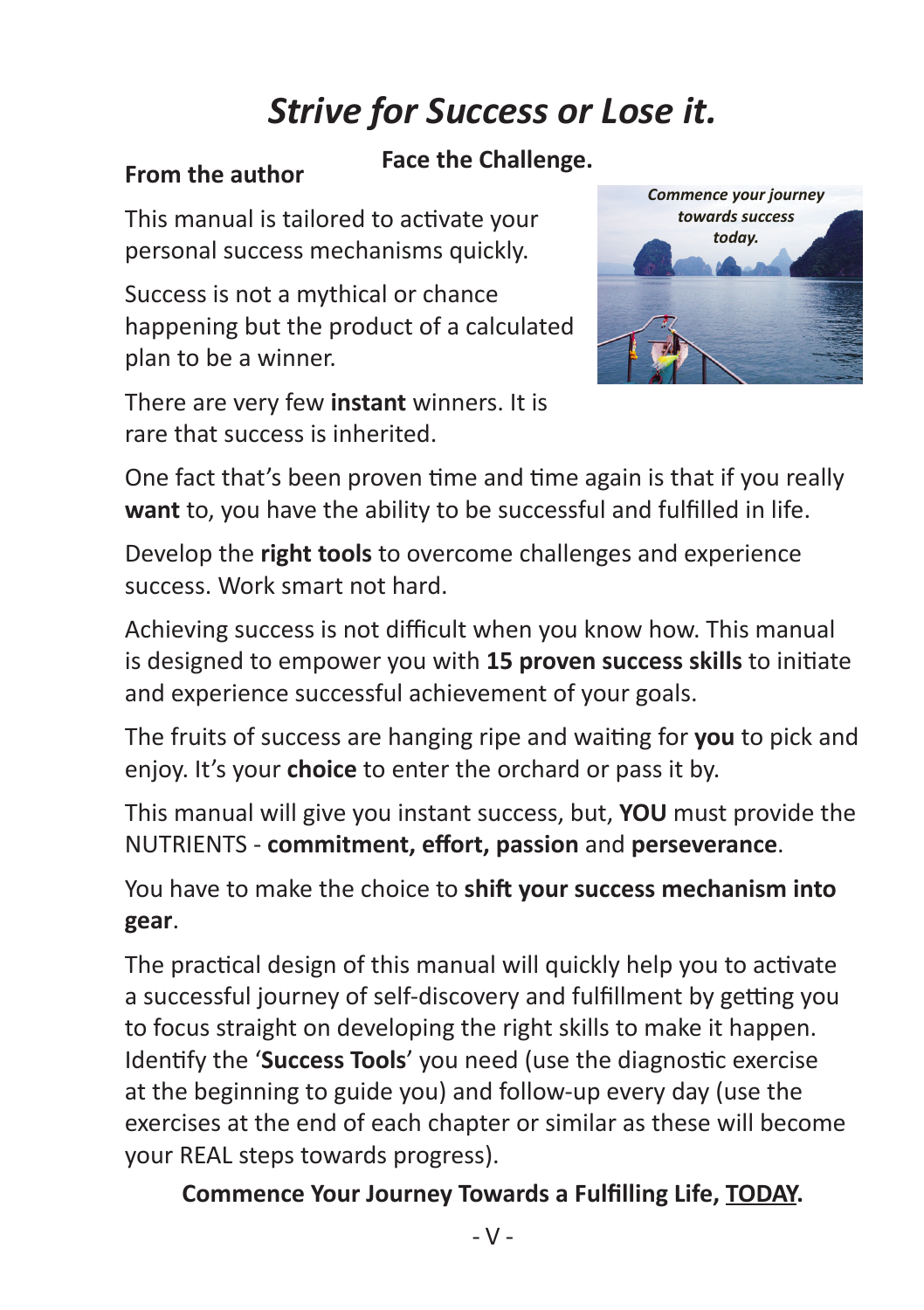## **ACHIEVE YOUR DREAMS -** *Feel happier and more fulfilled*

*To Score a goal you need the skills to play in the game*

Everyone has the capacity to be successful and happy in life. Successful people use the right tool all the time, and it shows. For quality workmanship - you have to use the **RIGHT TOOL FOR THE JOB.**

- *• I'm not making any progress. I want to have a more fulfilling lifestyle.*
- *• I'm not sure what I want.*
- *• I feel unhappy, especially when I have so many happy people around me.*
- *• I'm too negative. I can't help thinking the worst.*

By developing and practicing your success mechanisms your quality of life will flourish. Break free from disappointment.

Creating success is a journey – not an academic exercise. It's a lifestyle.

The sooner you start the happier you'll be. Your commitment and a determination will provide guaranteed positive results.

You **can** achieve your dreams of happiness, fulfilment and wealth. But only YOU can make this happen. *Enjoy the journey.*

#### **This manual will show you how to activate your success mechanisms to:**



- Fulfill your dreams Achieve your goals.
- Create new and better opportunities in life.
- Put you in touch with your true and unique capabilities for a happier lifestyle.
- Increase your confidence to feel satisfied within yourself.
- Taste the sweet elixir of success.

## *Take the first step. Every successful journey has its beginning.*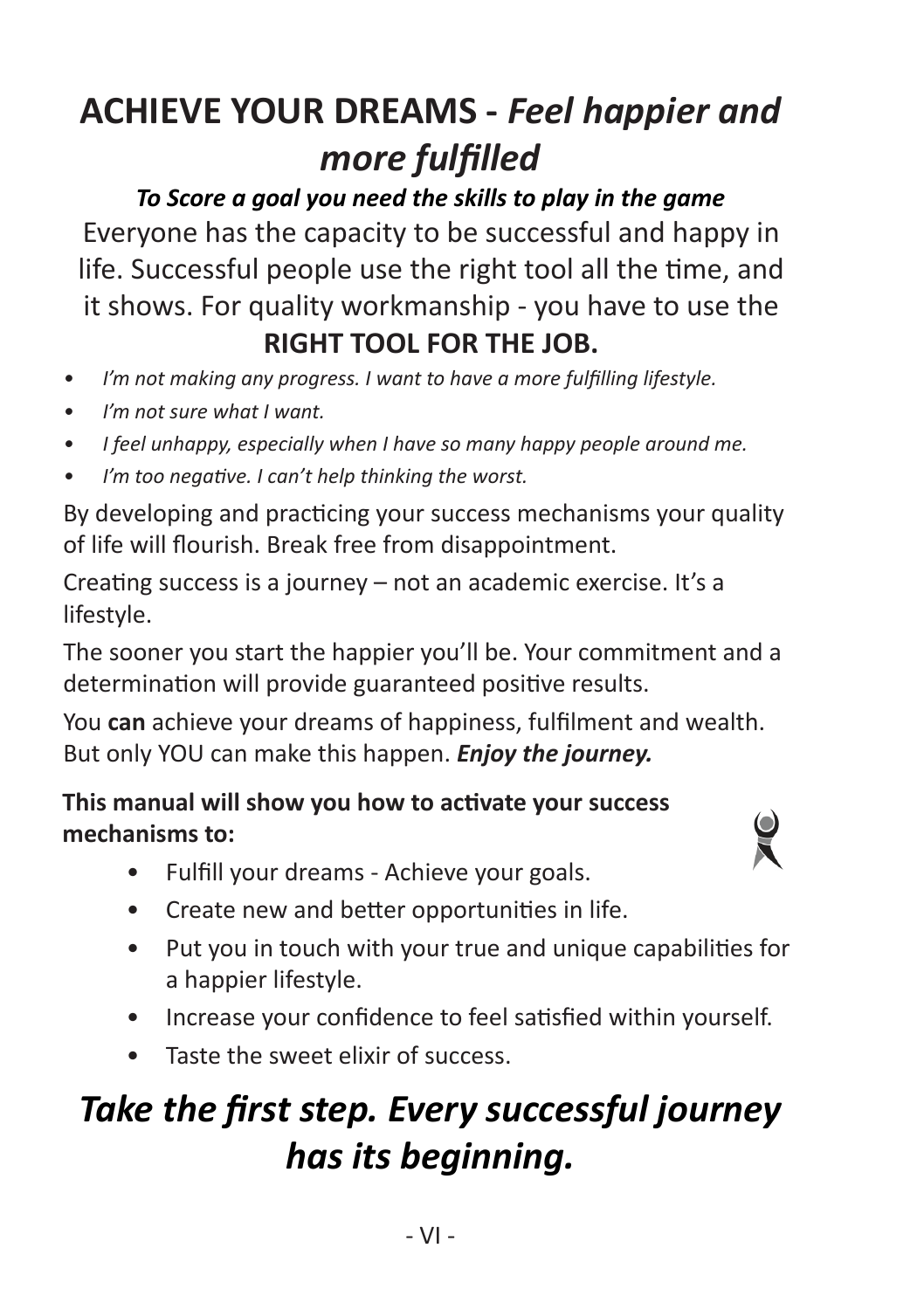## **Maximise Your Success Rate**

Maximise the chances of achieving your life goals. Many books  $\bigwedge$ end up collecting dust on the shelves, looking good but achieving nothing. This manual will be the best investment you've ever made. Strategies that work include:

- **Make a plan** and commit yourself to it. Identify the skill you need to develop, reflect on the inspirational sayings and do the exercises relating to each success skill. Make success happen.
- **• Keep your Focus**. Successful achievement is not determined by 'luck'. Many people do daily exercises to keep their bodies fit. Have a daily routine of exercises to keep yourself focussed on achieving your **goal**. For example - regularly use the 'Brainstorming' strategy. Brainstorming is a powerful means of getting ideas. Have a break after the first try. The second attempt will put you into a 'lateral' thinking mode capable of new ideas.
- **• Constantly remind yourself of your unique, success giving, capabilities.** You can if you believe you can. Read inspirational books e.g. Chicken Soup for the Soul Series (Jack Canfield) about overcoming obstacles. Watch inspirational movies e.g. Mr Holland's Opus - How others can inspire you to be your best.
- **• Watch your language**. Don't ever use terms such as '*if*', '*might*', '*maybe*', '*one day*' and '*impossible*'. These terminologies invite stalling tactics and are an easy excuse to 'cop-out'/ give up. Use strong, confident and optimistic language including '*will happen*', '*is possible*' and '*why not*'. Achieving your goal is possible because you've decided that it will happen. Be in charge of your destiny.
- **• Successful people are prepared to put effort into their achievements**. Making success happen is not a 'hit-'n- miss' affair. Increase your chances. People 'plan' to win. Becoming successful in your achievements needs a calculating, disciplined mind of which we are all capable, even the very young. Have you ever noticed the complex strategies thought up by a toddler to get his/ her way?

#### *Strengthen Your Success Skills and be a Winner*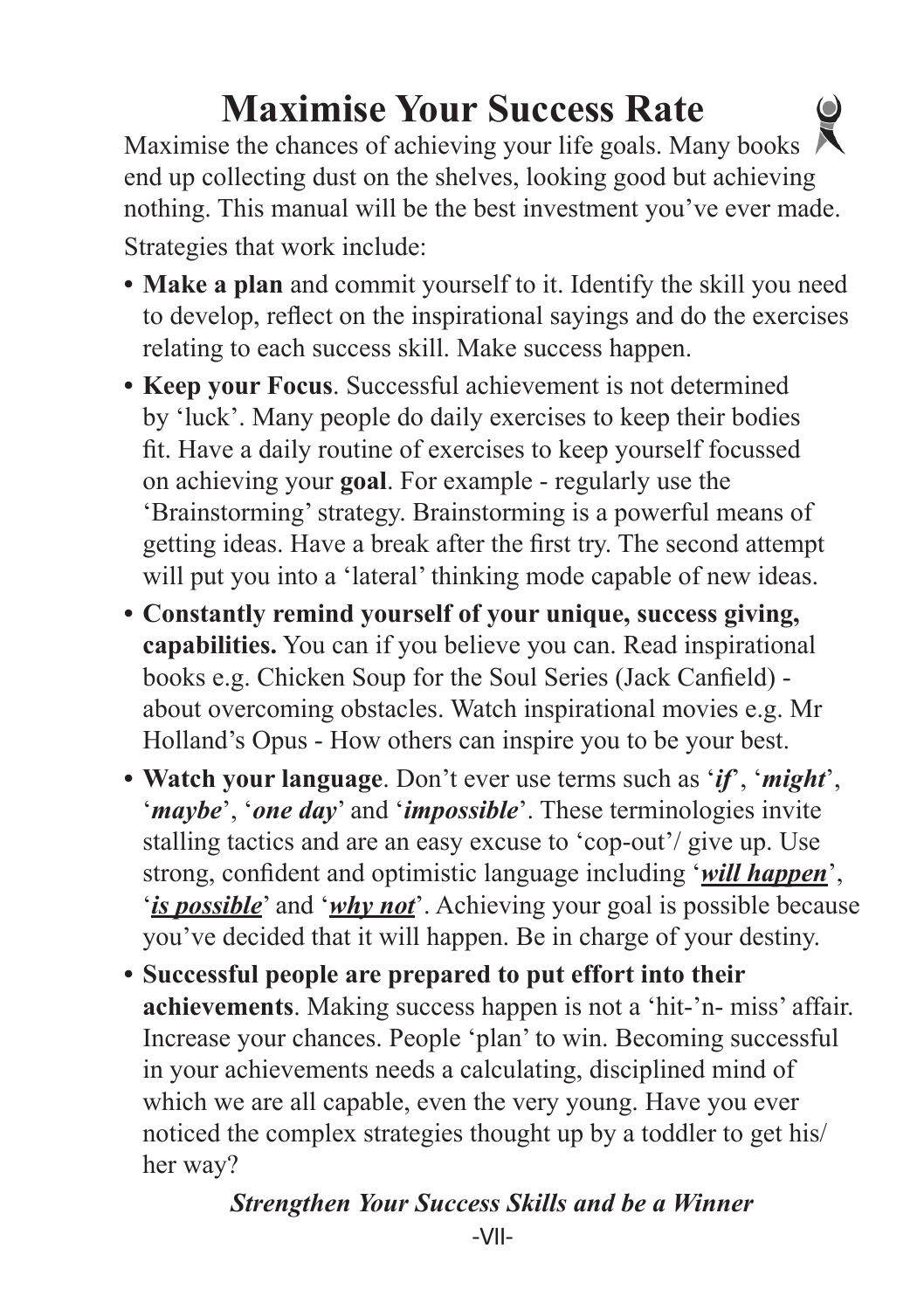#### **MAKE SUCCESS HAPPEN**

#### **Content Introduction** V *\_\_\_\_\_\_\_\_\_\_\_\_\_\_\_\_\_\_\_\_\_\_* **Acknowledgements** *1* \_\_\_\_\_\_\_\_\_\_\_\_\_\_\_\_\_\_\_\_\_\_ **Goal Setting** *Set Your Target and Aim.* 7 \_\_\_\_\_\_\_\_\_\_\_\_\_\_\_\_\_\_\_\_\_\_ **Self-Actualisation** *You Have the Capability.* 13 \_\_\_\_\_\_\_\_\_\_\_\_\_\_\_\_\_\_\_\_\_\_ **Navigation** *Stay on Course.* 19 \_\_\_\_\_\_\_\_\_\_\_\_\_\_\_\_\_\_\_\_\_\_ **Optimism** *You Will Achieve.* 25 \_\_\_\_\_\_\_\_\_\_\_\_\_\_\_\_\_\_\_\_\_\_ **Opportunistic** *Seize the Opportunity.* 31 \_\_\_\_\_\_\_\_\_\_\_\_\_\_\_\_\_\_\_\_\_\_ **Confidence** *Yes You Can.* 37  $\overline{\phantom{a}}$  , where  $\overline{\phantom{a}}$  , where  $\overline{\phantom{a}}$  , where  $\overline{\phantom{a}}$ **Initiative** *Pro-Active Determination.* 43  $\overline{\phantom{a}}$  , which is the set of the set of the set of the set of the set of the set of the set of the set of the set of the set of the set of the set of the set of the set of the set of the set of the set of the set of **Risk Taking** *From Comfort Zone to Life.* 49 \_\_\_\_\_\_\_\_\_\_\_\_\_\_\_\_\_\_\_\_\_\_ **Communication** *Power-Up Your Beacon.* 55  $\overline{\phantom{a}}$  , which is the set of the set of the set of the set of the set of the set of the set of the set of the set of the set of the set of the set of the set of the set of the set of the set of the set of the set of **Presence** *Attract Success.* 61  $\overline{\phantom{a}}$  , which is the set of the set of the set of the set of the set of the set of the set of the set of the set of the set of the set of the set of the set of the set of the set of the set of the set of the set of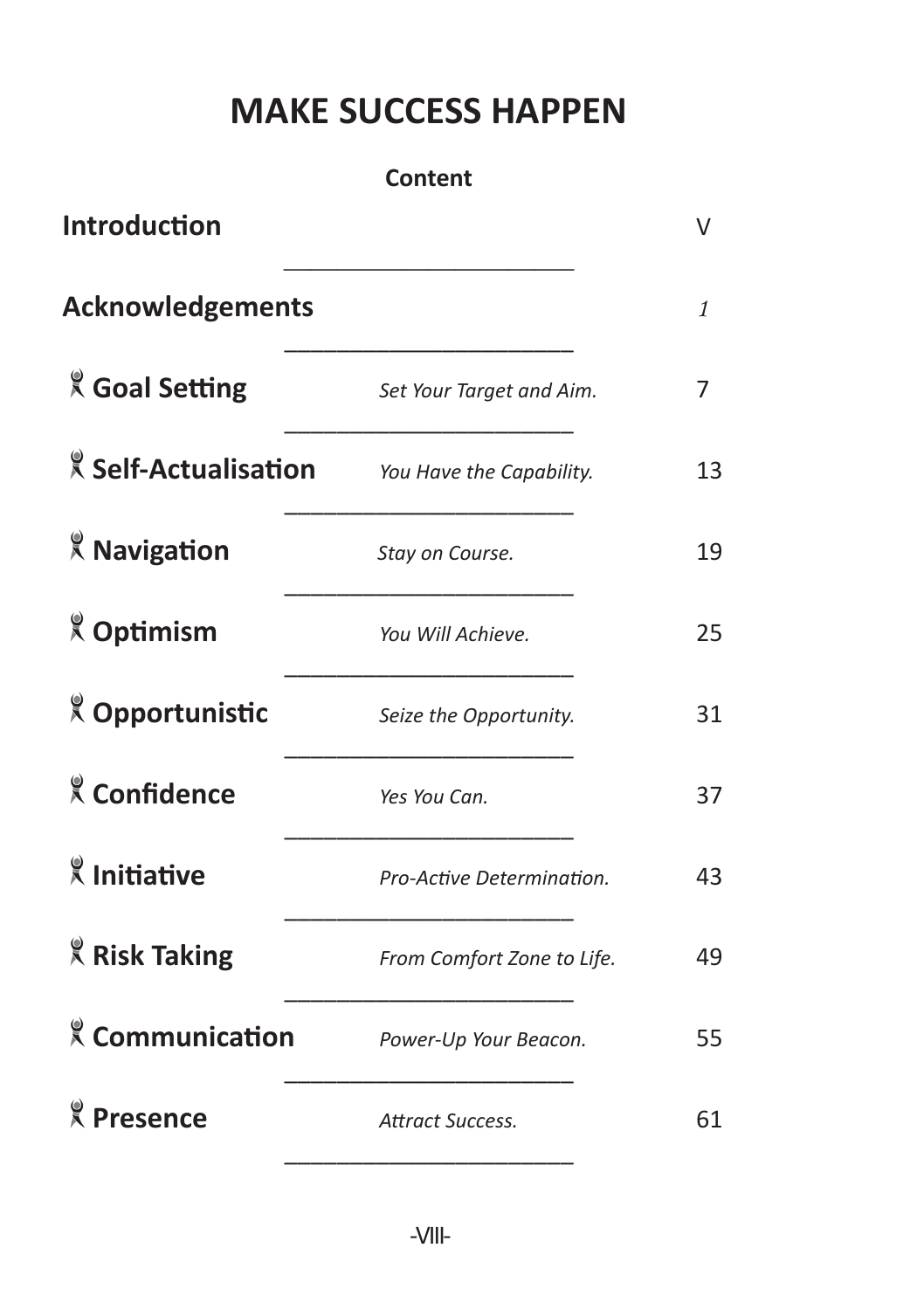|                 | 67                                                                                                                      |
|-----------------|-------------------------------------------------------------------------------------------------------------------------|
|                 | 79                                                                                                                      |
|                 | 85                                                                                                                      |
| Plan to Succeed | 91                                                                                                                      |
|                 | 97                                                                                                                      |
|                 | 102                                                                                                                     |
|                 | The right Tools to Succeed.<br>Clear Pathways to Your Success.<br>Strengthen Your Chances.<br>Conquer Obstacles to Win. |

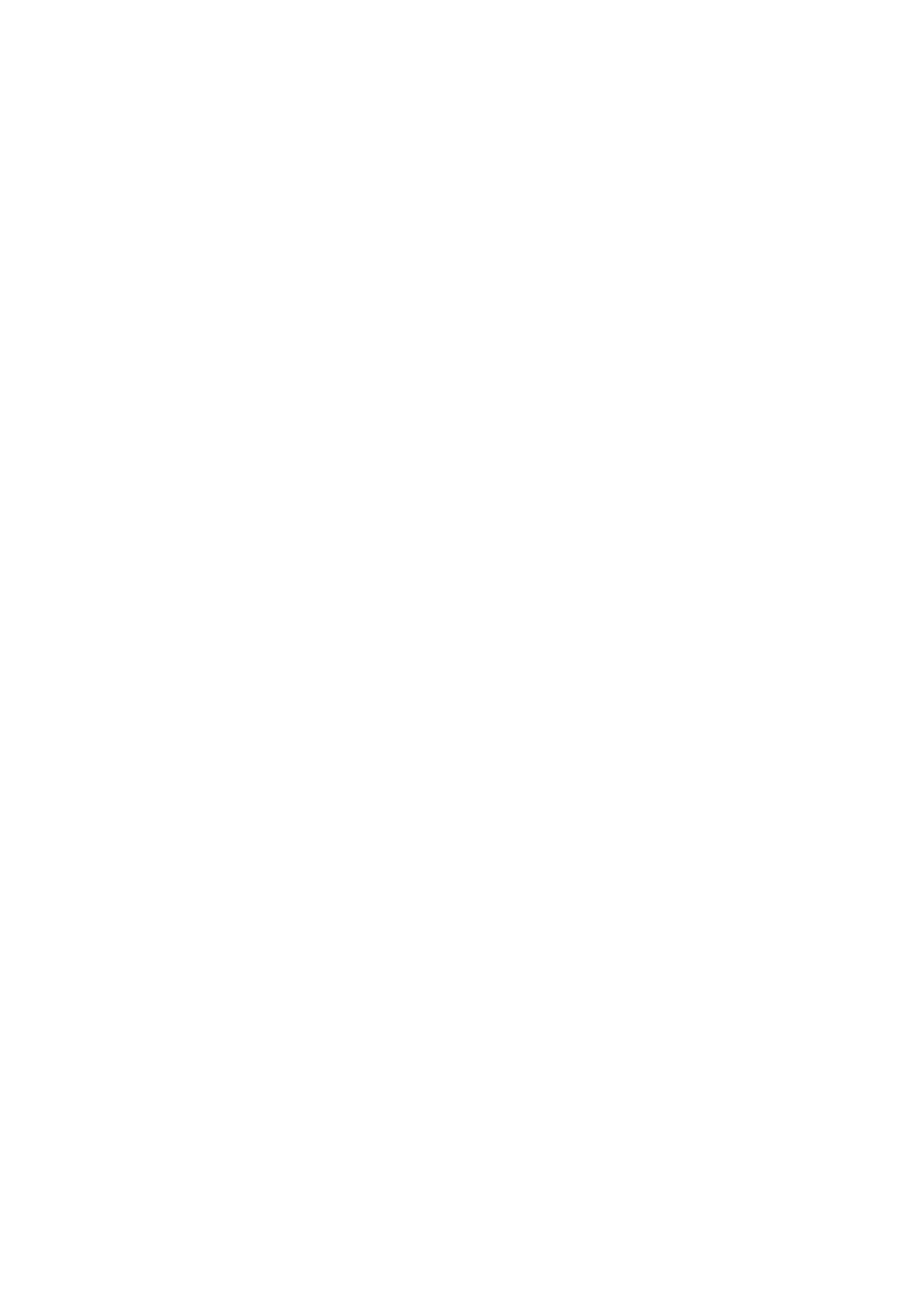# *Activate Your Success Mechanisms*

## *Otto Eijkman*



**Cover Painting**

*Helen Eijkman*

**Illustrations by**

**Marieka B P Eijkman**

#### **ACKNOWLEDGEMENTS**

For the unceasing encouragement and support of my wife and soul mate, Helen, our daughter, 'Creatively Spirited' Marieka and our son, the '5 Star Man' Garren, I am extremely indebted.

A huge thanks to all my friends, especially Rachael Wakelin, Dennis Frawley and Kate Lawrence whose loyal, patient and inspiring support gave me the strength and encouragement to create this manual.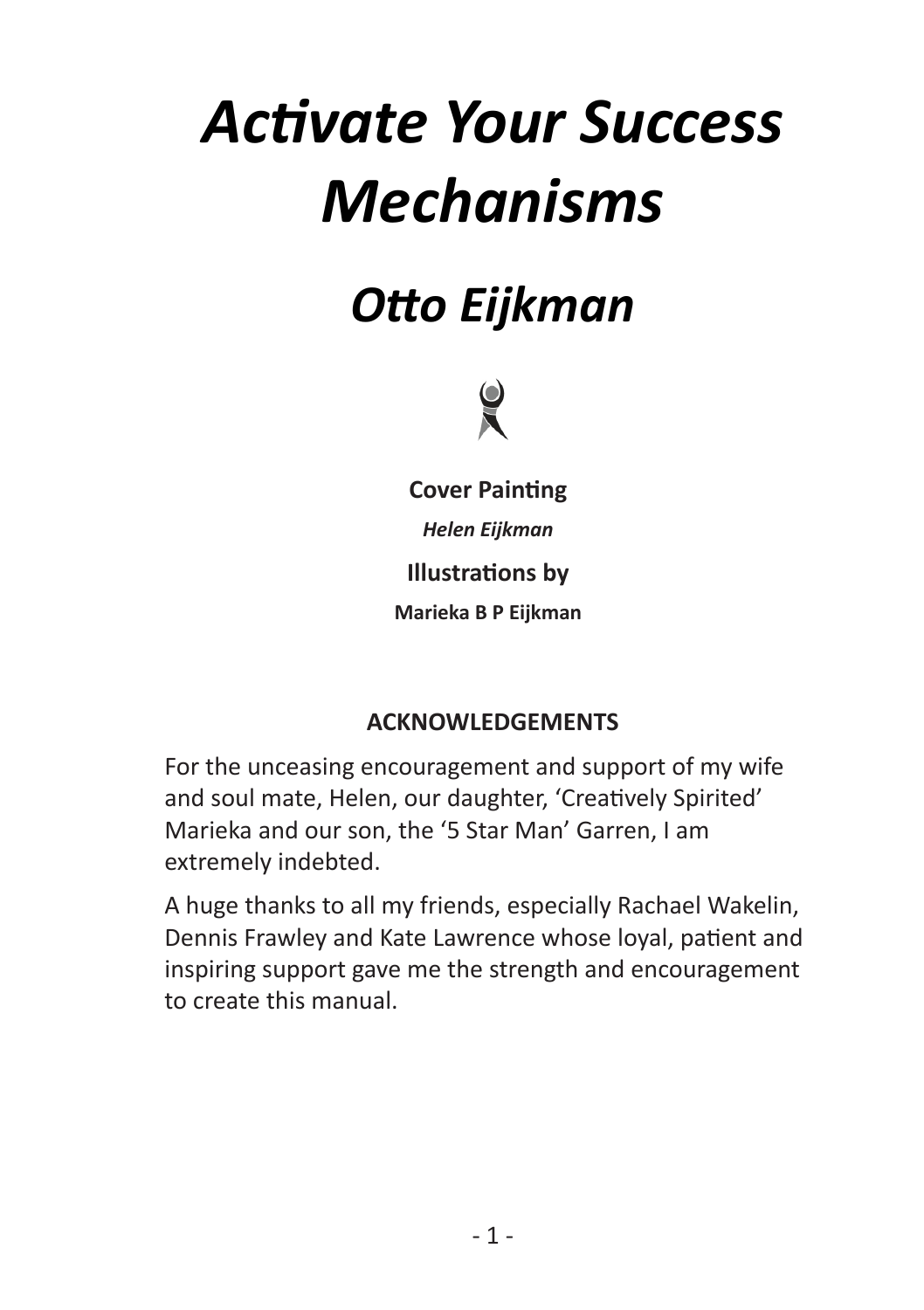## *Develop Your Capacity for Success.*

*Tomorrow's success depends on the decisions you make today.* Your body needs daily nourishment and a constant oxygen supply to provide it with the energy to survive. Unless you nourish your success drive on a **daily basis** you'll be distracted away from achieving your goal. The rhythm of your breathing sustains your existence. The daily routine of focussing and acting on achievement of your goal sustains the drive to achieve it.

A sign of a strong character, yet humbling to experience, is one's acknowledgement that one can improve. Face it, we're wanting more in our lives and this means we haven't achieved it yet. The right tools will get the job done quicker and better.

Celebrate your strengths but develop and strengthen your weaknesses because these are the keystones to your success. The missing pieces.

So, what are you waiting for? Start your success journey **today**.

#### **15 Success Tools**

- For excellent results you must use quality tools. The 15 proven '**Success Tools**' in this booklet will have a great impact on the quality of your life. Master them well.
- Learn about each success tool and how to use it successfully to achieve your goals. Throughout this manual a number in brackets refers to an appropriate 'Success Tool' for you to develop.
- We'll show you how to **identify** which 'Success Tool' you need to develop for you to fulfill your dreams. *It's about time*.
- You'll be shown **how** to develop each success tool and why it's so essential to practice it.
- Find out how others have used the success tools to master their success mechanisms. Discover what happens when you neglect to use the Success Tools appropriately.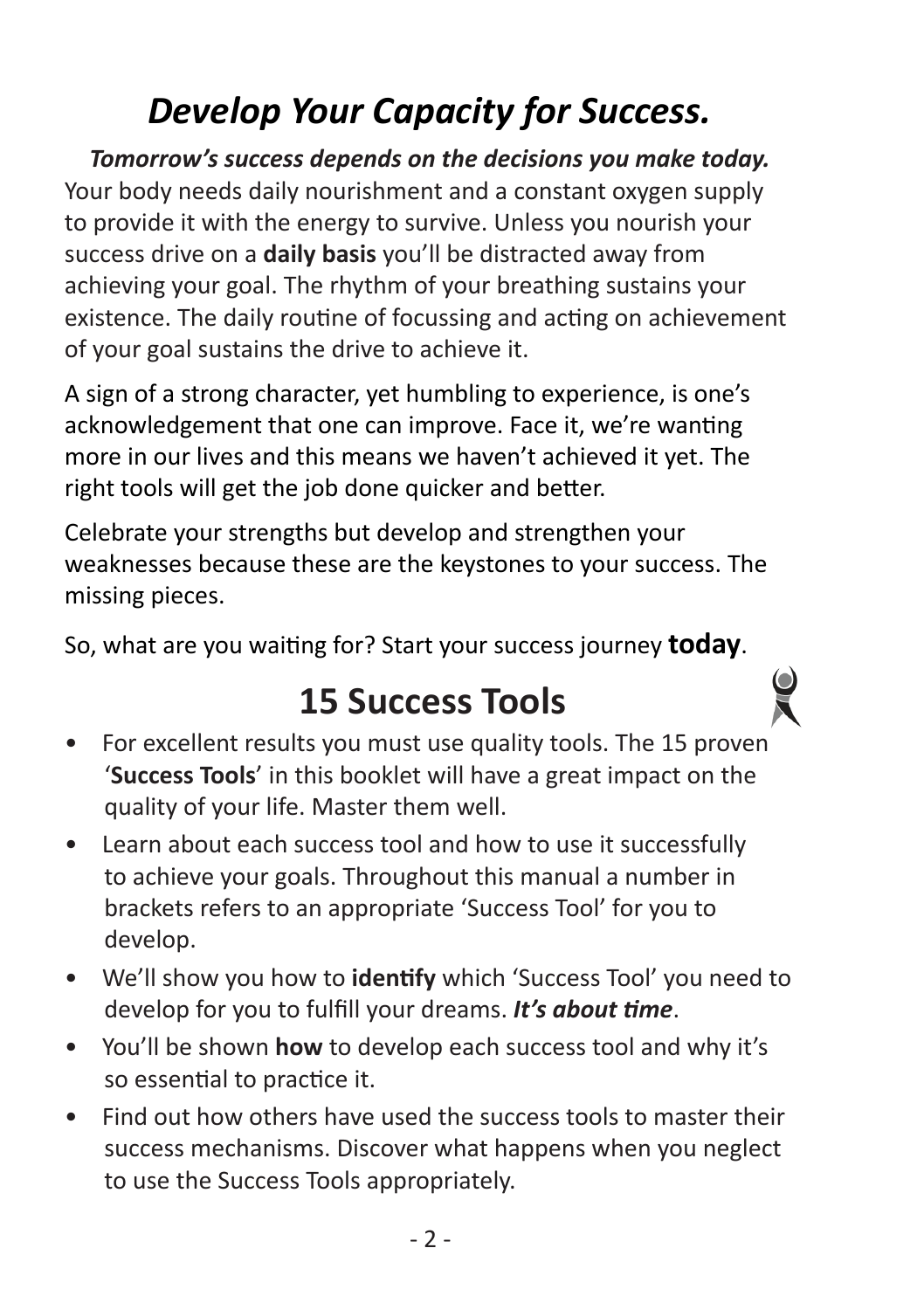## **Become Successful in Achieving your Dreams How?**

Your decisions are what direct you to success or failure. Remember, you have to take that first plunge and then one step at a time – no matter how small. Your destiny is directed by the decisions you make from this moment on. Set your sights on success. *Do you want this to happen? Then what decisions will you make today?*

- Learn how to use **15 proven Success Tools** that will change your life as it has many others.
- With an easy to use **diagnostic tool** in this manual, identify which success tool you need the most to get yourself quickly on the road to successful achievement and self-fulfilment.
- You, like so many other super-achievers, have the capability and decision-making power to become a successful person. Learn how to start **practicing** your success making skills and enjoy your dreams becoming a reality.

#### *'Each person has success mechanisms to achieve their dreams. Put it into high gear.*

*You are responsible for shaping your own destiny.'*



**CHAMP**: **Ch**oosing to **A**ctualise **M**y **P**otential

**Champ** is a reminder that success in life is shaped, like clay, by **your own choices** and **decisions**, not someone else's. **Champ** will be guiding you to make successful choices.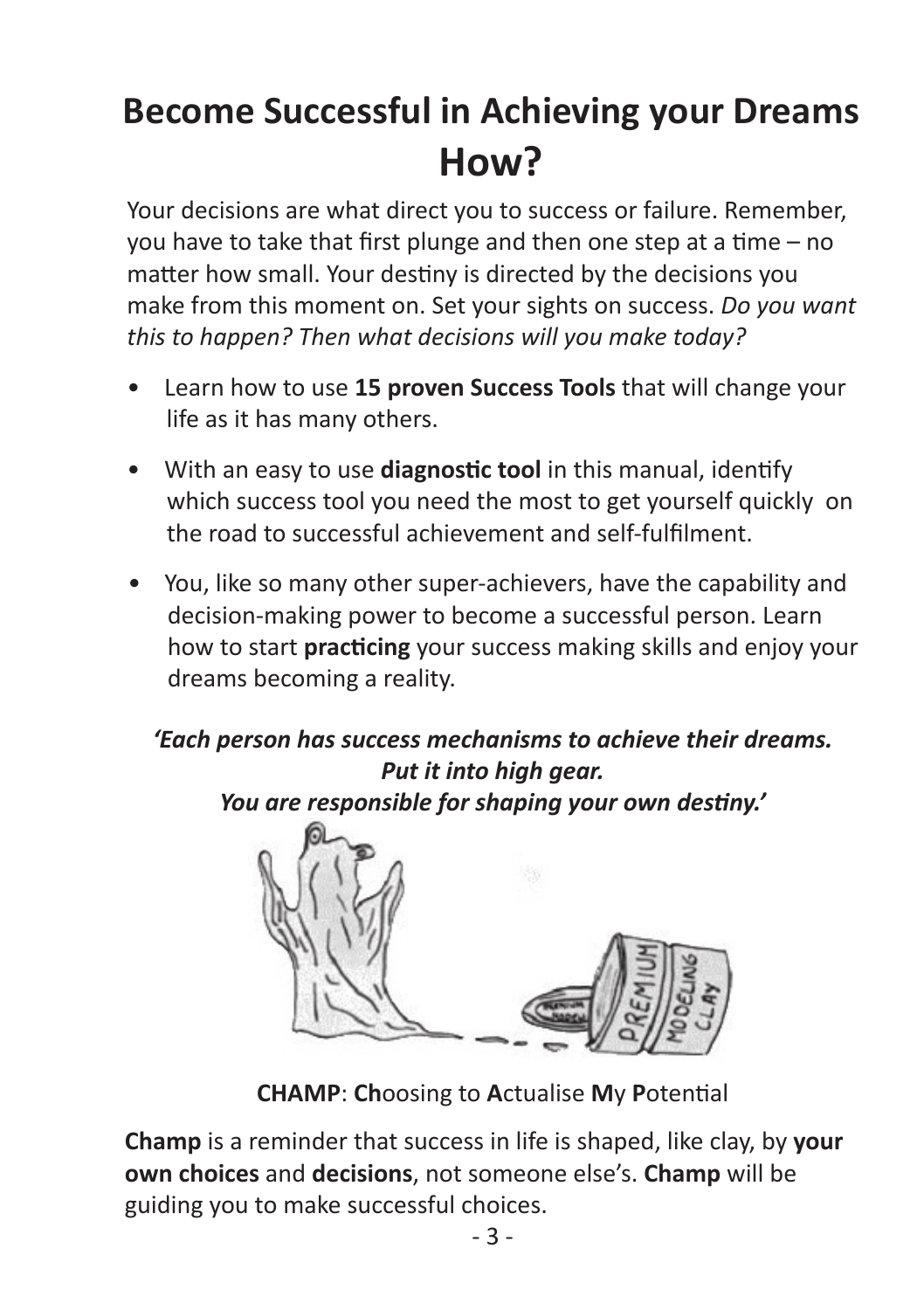## **How this Manual Will Impact on Your Life**

#### **Daily Progress to Maximise Positive Outcomes**

- Choose the 'Success" skill you **need** the most and **daily**, read the 1st part, '**Be a Winner with Success Tool ..***.*', to emphasise its importance.
- Carefully read part 2 '**Making Success Happen**' which will list the skills you need to acquire that particular 'Success' tool. Identify those you need the most and reflect on how/ where you could **practice** them.
- The '**Pathway to Success**' section provides inspirational examples and ideas to give you a positive 'kickstart' to develop the skill.
- The '**Target and Conquer**' part encourages you to be **proactive** in acquiring the skill so you can develop mastery of it in your life.
- Place this 'Success' Manual in an **accessible** place for daily attention and daily progress.

#### **CHAMP**

### **Ch**oosing to **A**ctualise **M**y **P**otential

- Our decisions and choices in life are what shape our destiny and present life-style. **CHAMP**, the clay character, reminds us that the quality life-style you want begins with your choices.
- The success you strive for is the **product** of your efforts and decision-making.

## **Diagnostic Device**

- Use the special diagnostic component, next page, to identify the specific tool you need that will enable you to be successful.
- Which success tool(s) are you not using effectively? Follow the instructions to tune your success skill(s) and achieve your goals.

The reflections, recommendations on how to develop each success skill and the exercises in this manual are all designed to ensure you fulfill your dream and live a better quality of life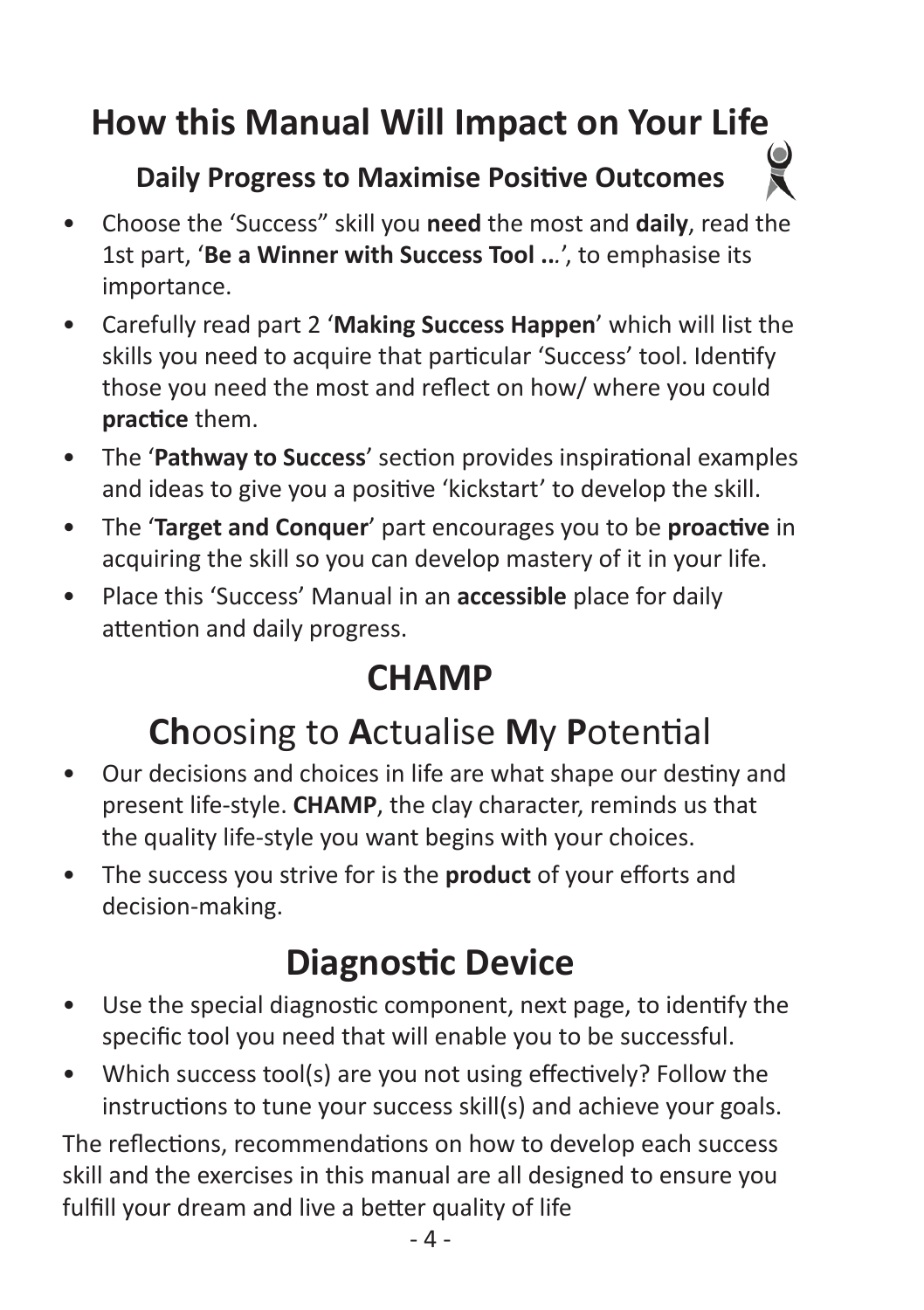## **What do I Need to 'Make Success Happen.'?**

#### *'Change your attitude and your life will embrace new meaning and possibilities.'*



Go to the suggested tool to develop the appropriate success skill.

| <b>How Do You feel?</b>                                                              | <b>Rating</b><br>$1 - 10$ | Tool           | <b>Success Tool</b>                                                                                          | <b>Rating</b><br>$1 - 10$ | <b>Tool</b>   |
|--------------------------------------------------------------------------------------|---------------------------|----------------|--------------------------------------------------------------------------------------------------------------|---------------------------|---------------|
| I want to have a more<br>fulfilling lifestyle.<br>Other people do.<br>Why can't I?   |                           | $\mathbf{1}$   | I'm not sure what I want.<br>I feel unhappy, especially<br>when I have so many<br>happy people around<br>me. |                           | 2             |
| I'm not making any<br>progress.                                                      |                           | 3              | I'm too negative. I can't<br>help thinking the worst.                                                        |                           | 4             |
| I can never seem to<br>make my dreams a<br>reality.                                  |                           | 5              | I'm not adventurous<br>with things because I'm<br>afraid of what other<br>people might think.                |                           | 6             |
| I'm not achieving my<br>goal(s).                                                     |                           | $\overline{7}$ | I don't like change, but<br>want a better life-style.                                                        |                           | 8             |
| People don't treat me<br>the way I like to be.                                       |                           | 9              | Every day I feel down. I<br>want success in life. I live<br>in a dreary environment.                         |                           | 10            |
| I'm not experienced<br>for the jobs I'd really<br>like.                              |                           | 11             | I have too many prob-<br>lems. I feel trapped.                                                               |                           | 12            |
| I like working by<br>myself but don't get<br>anywhere.                               |                           | 13             | I don't have the time.                                                                                       |                           | 14            |
| I tend to do what<br>others want, but I'm<br>not happy.                              |                           | 15             | I want to be more suc-<br>cessful but feel it's not<br>something that will hap-<br>pen to me.                |                           | $\mathcal{P}$ |
| I have great goals<br>and lots of energy to<br>achieve them but it's<br>not working. |                           | $\overline{1}$ | I'm a bit conservative.<br>I don't really like trying<br>new things but would<br>like to.                    |                           | 8             |